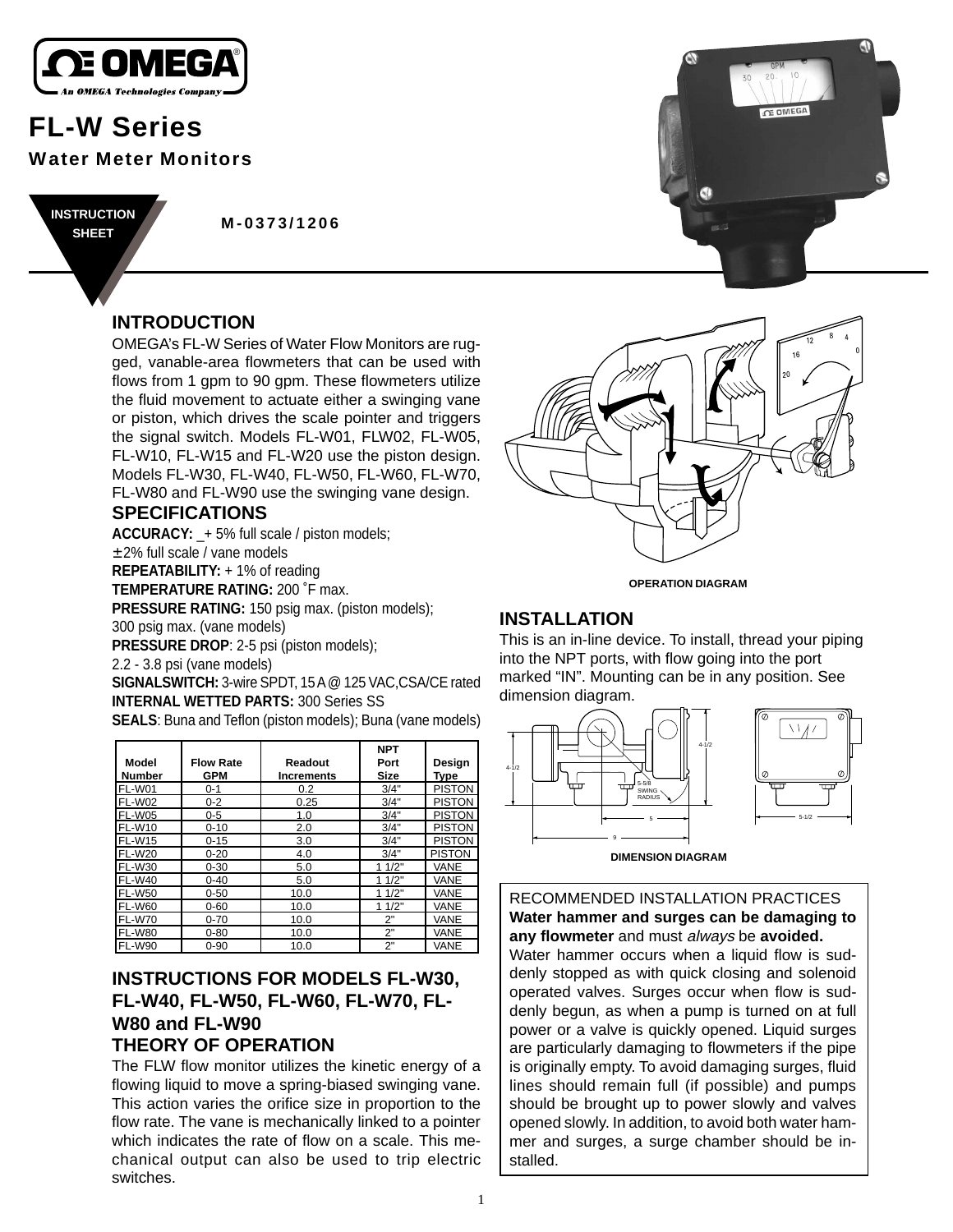# **CHANGING THE SPRING (VANE STYLE)**

Remove the spring cover and the main spring. Place the new main spring onto the shaft and attach it by sliding the hole in the inside loop of the coil over the flat head rivet, and then place the outside loop over the roll pin with only 1/4 turn of the spring counter clockwise.

## **PERIODIC MAINTENANCE**

Using a valve to vary the flow, observe the pointer tracking the flow rate. If the flow monitor does not respond properly, it is probably due to foreign material building up around the swinging vane and hanging it up. The vane can sometimes be jogged loose by manipulating the pointer. If lt doesn't free up, remove the bowl and clean out the flow chamber around the swinging vane with a knife or brush.

For replacement parts, contact OMEGA Engineering Customer Service Department.

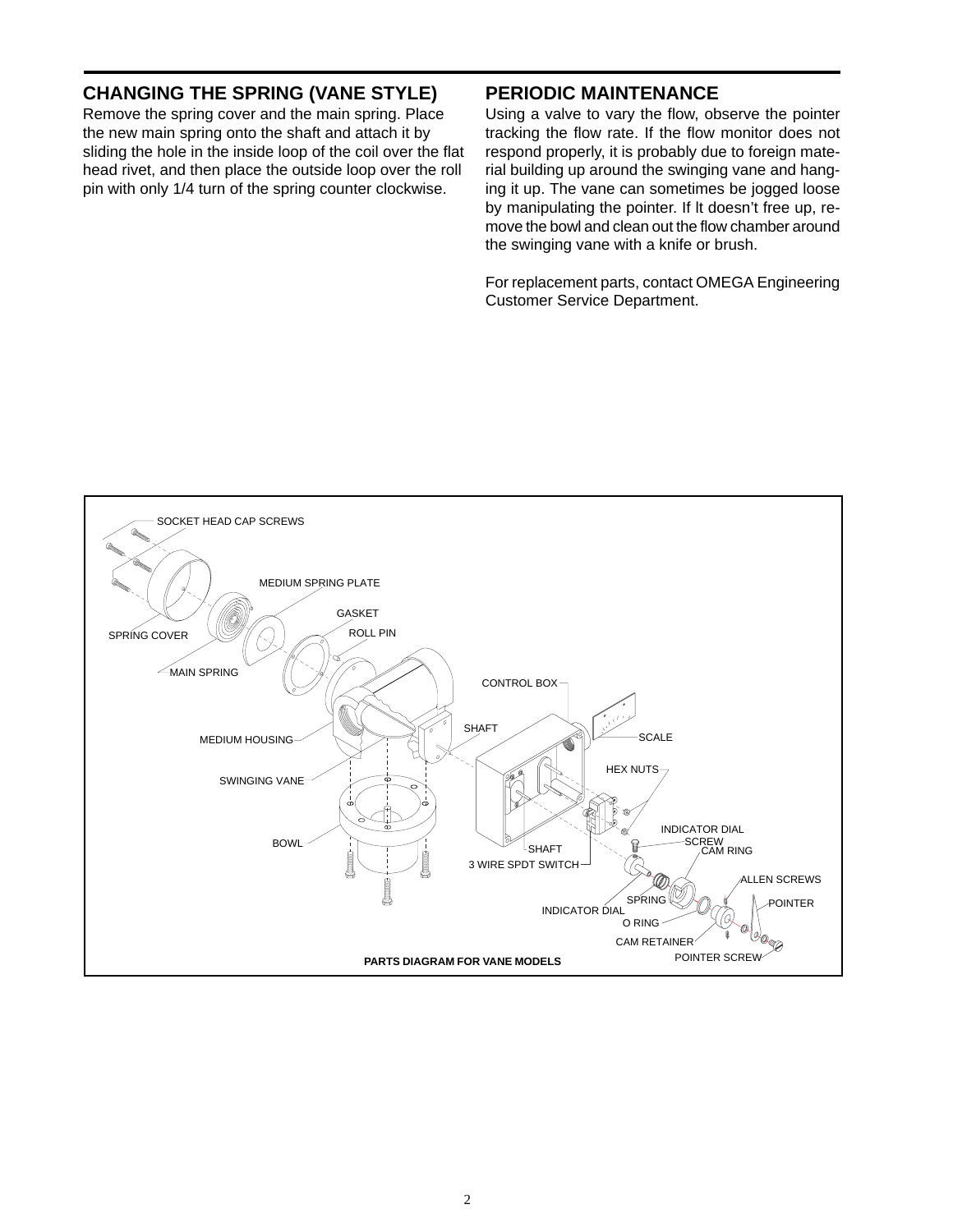# **INSTRUCTIONS FOR MODELS FL-W01, FL-W02, FL-W05, FL-W10, FL-W15 and FL-W20**

## **THEORY OF OPERATION**

The FLW flow monitor utilizes the kinetic energy of a flowing liquid or gas to move a spring-biased piston. This action varies the orifice size in proportion to the flow rate. The piston is mechanically linked to a pointer which indicates the rate of flow on a scale. This mechanical output can also be used to trip electric switches.



**OPERATION DIAGRAM**

### **INSTALLATION**

This is an in-line device. To install, thread your piping into the NPT ports, with flow going into one of the two ports marked "IN". Mounting can be in any position. (See dimension diagram).



#### **DIMENSION DIAGRAM**

#### **SERVICING FLOW SENSING MECHANISM**

In the piston design, individual springs cannot be changed. All internal parts are contained in a replaceable capsule, including a piston, piston seal, and steel or stainless steel spring. The capsule is easily removed to correct a mallunction or to change the flow range, as follows:

Loosen the four cap screws from the lower end cap, and pull the end cap and attached flow sensing capsule out of the housing. The capsule may be cleaned by flushing in a liquid, or by a blast of compressed air. However, we do not recommend disassembly of the capsule.

Before installing a cleaned or replacement capsule, clean the interior of the housing with a rag or brush. The tell-tale arm that controls the motion of the pointer must be held out of the way while the capsule is installed. This is done by removing the face plate from the control box, and moving the pointer, by hand, in the direction of maximum scale reading while slipping the capsule and end cap into position. The pointer may then be released, the end cap tightened, and the face plate reinstailed.

For replacement parts, contact OMEGA Engineering Customer Service Department.